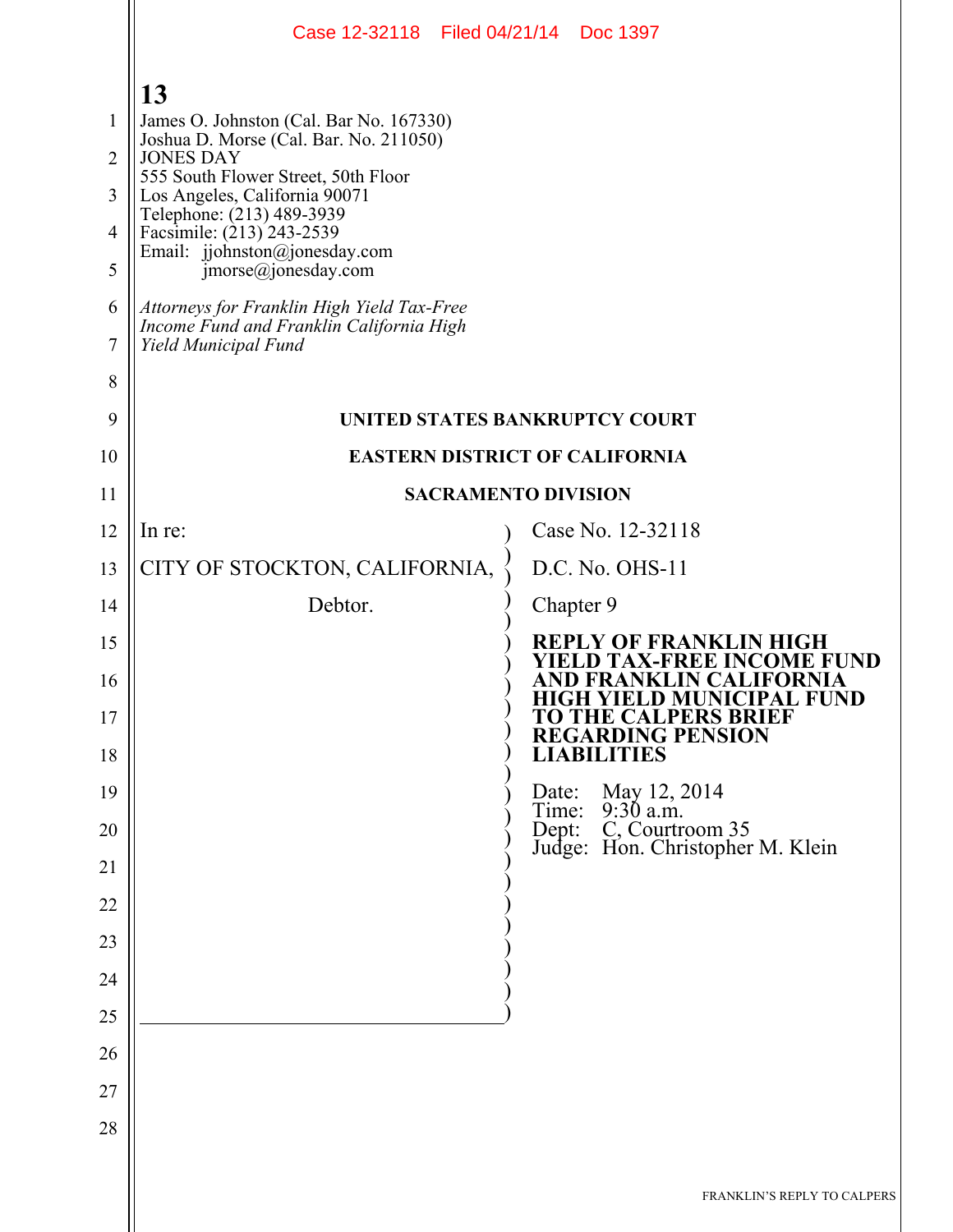|                                |                                                   | Case 12-32118 Filed 04/21/14 Doc 1397                                                       |      |
|--------------------------------|---------------------------------------------------|---------------------------------------------------------------------------------------------|------|
|                                |                                                   | <b>TABLE OF CONTENTS</b>                                                                    | Page |
| $\mathbf{1}$<br>$\overline{2}$ | I.                                                | THE CITY HAS THE AUTHORITY TO MODIFY<br>PENSION OBLIGATIONS THROUGH A PLAN OF ADJUSTMENT  1 |      |
| 3                              |                                                   | <b>The Tenth Amendment Does Not Prohibit</b><br>A.                                          |      |
| $\overline{4}$                 |                                                   | California Cannot Prohibit Impairment Of Pensions In Chapter 9  4<br><b>B.</b>              |      |
| 5                              |                                                   | $C_{\bullet}$<br><b>Section 903 Of The Bankruptcy Code</b>                                  |      |
| 6                              | <b>CALPERS' THREATENED PENALTY CLAIM IS</b><br>П. |                                                                                             |      |
| $\overline{7}$                 |                                                   |                                                                                             |      |
| 8                              | Ш.                                                |                                                                                             |      |
| 9<br>10                        |                                                   |                                                                                             |      |
| 11                             |                                                   |                                                                                             |      |
| 12                             |                                                   |                                                                                             |      |
| 13                             |                                                   |                                                                                             |      |
| 14                             |                                                   |                                                                                             |      |
| 15                             |                                                   |                                                                                             |      |
| 16                             |                                                   |                                                                                             |      |
| 17                             |                                                   |                                                                                             |      |
| 18                             |                                                   |                                                                                             |      |
| 19                             |                                                   |                                                                                             |      |
| 20                             |                                                   |                                                                                             |      |
| 21                             |                                                   |                                                                                             |      |
| 22                             |                                                   |                                                                                             |      |
| 23                             |                                                   |                                                                                             |      |
| 24                             |                                                   |                                                                                             |      |
| 25                             |                                                   |                                                                                             |      |
| 26                             |                                                   |                                                                                             |      |
| 27                             |                                                   |                                                                                             |      |
| 28                             |                                                   | FRANKLIN'S REPLY TO CALPERS                                                                 |      |
|                                |                                                   | $- i -$                                                                                     |      |
|                                |                                                   |                                                                                             |      |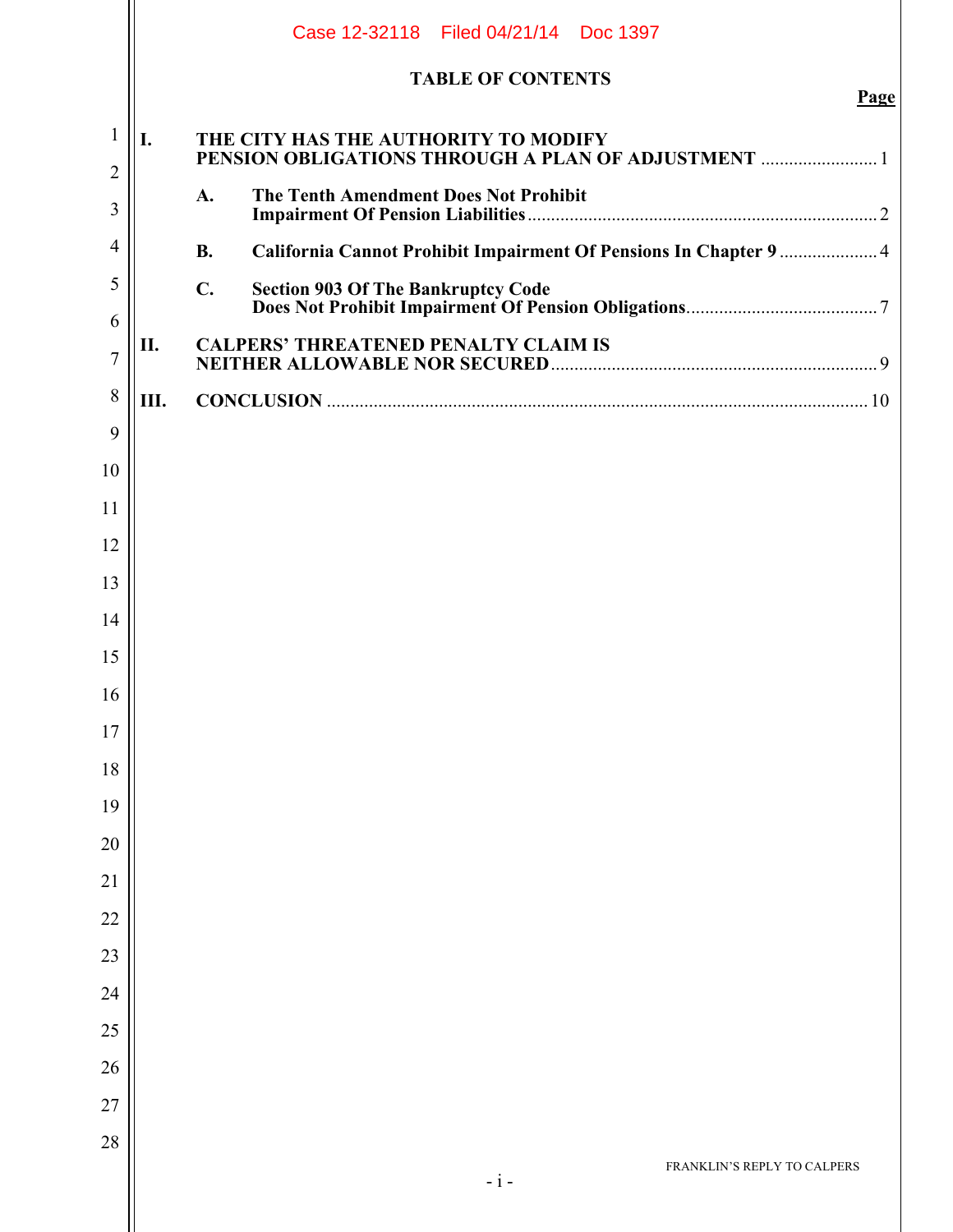# **TABLE OF AUTHORITIES**

|                | <b>Cases</b>                                                                  |
|----------------|-------------------------------------------------------------------------------|
| $\overline{2}$ | Ashton v. Cameron County Water Improvement District, 298 U.S. 513 (1936) 3    |
| 3              |                                                                               |
| $\overline{4}$ |                                                                               |
| 5              |                                                                               |
| 6              |                                                                               |
| 7              |                                                                               |
| 8              |                                                                               |
| 9              | Mission Independent School District v. Texas, 116 F.2d 175 (5th Cir. 1940)5-6 |
| 10             |                                                                               |
| 11             |                                                                               |
| 12             |                                                                               |
| 13             |                                                                               |
| 14             | <b>Constitutions, Statutes and Other Authority</b>                            |
| 15             |                                                                               |
| 16             |                                                                               |
| 17             |                                                                               |
| 18             |                                                                               |
| 19             |                                                                               |
| 20             |                                                                               |
| 21             |                                                                               |
| 22             |                                                                               |
| 23             |                                                                               |
| 24             |                                                                               |
| 25             |                                                                               |
| 26             |                                                                               |
| 27             |                                                                               |
| 28             |                                                                               |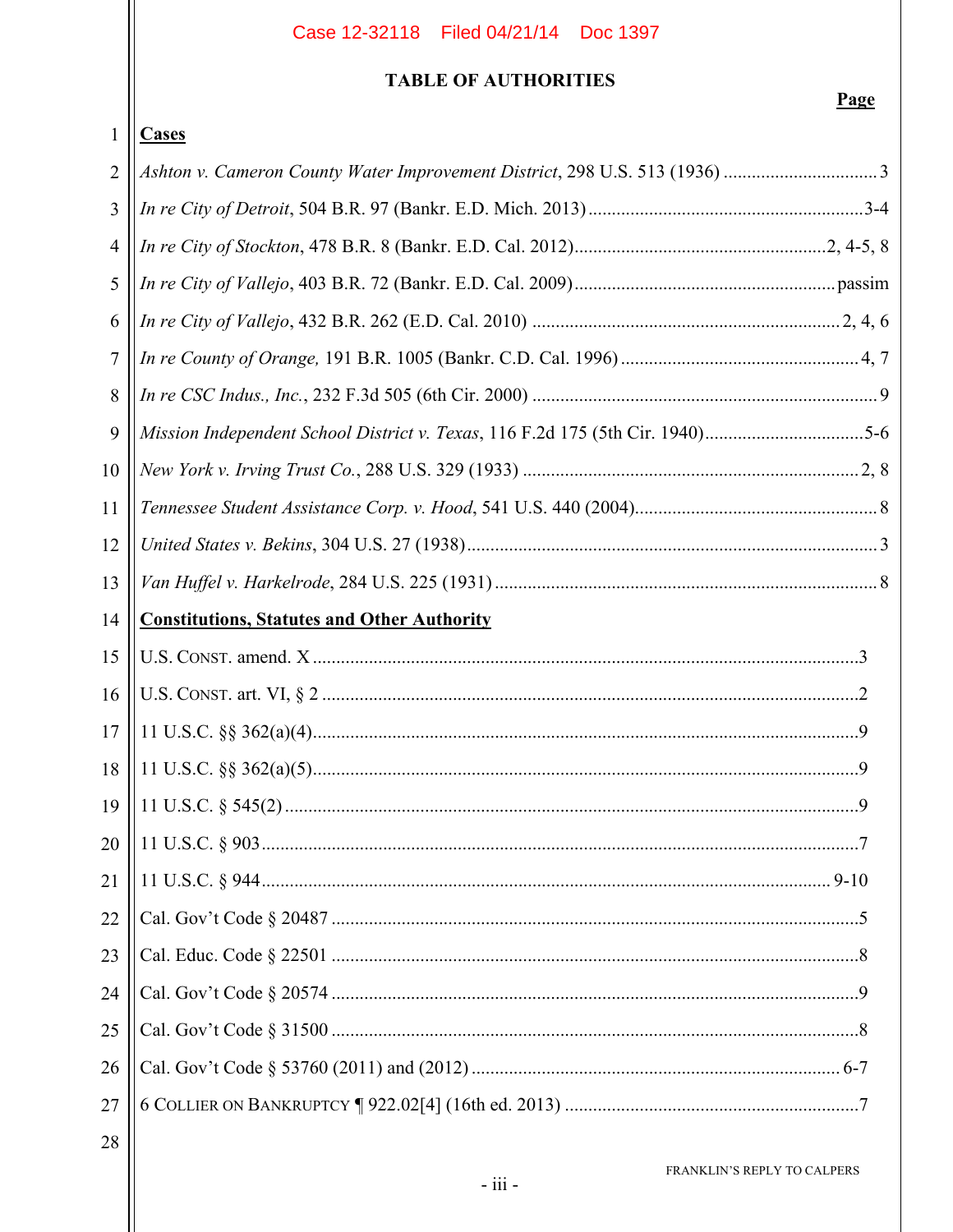1 2 3 4 5 6 7 8 9 Despite the City's best efforts to fully insulate pensions from any impact or prejudice resulting from this case, CalPERS has inserted itself into these proceedings and filed a twenty-page brief seeking to justify its preferential treatment under the Plan.<sup>1</sup> In light of the Court's recent comments regarding the need to assess the nature and extent of the City's future pension liabilities, Franklin submits this limited response to certain of the arguments made by CalPERS. As shown below, there would be nothing "illegal" about an adjustment of the City's pension liabilities through a plan of adjustment. To the contrary, as demonstrated in Franklin's objections to confirmation, the City cannot achieve confirmation through a cram down of Franklin's claim via a payment of less than 1% without even attempting to restructure those liabilities.

- 10
- 11

### **I. THE CITY HAS THE AUTHORITY TO MODIFY PENSION OBLIGATIONS THROUGH A PLAN OF ADJUSTMENT**

12 13 14 15 16 17 18 19 20 Franklin has shown elsewhere that the City's future pension liabilities are truly massive. The City projects that its annual payments to CalPERS will more than triple in just a decade – from \$14 million in Fiscal Year 2011-12 to \$42 million in Fiscal Year 2020-21, and then climb to \$54 million a decade later in Fiscal Year 2030-31. By Fiscal Year 2019-20, pension payments will consume 18.5% of the City's general fund, with the safety plan accounting for an astounding 57% of payroll according to CalPERS. To make matters worse, the pension liabilities are unpredictable and completely out of the City's control, as they are dependent on contribution rates established by CalPERS. Those contribution rates have tended to increase year over year, making it difficult if not impossible to prepare responsible and accurate forecasts. $<sup>2</sup>$ </sup>

21 22 23

24

 $\overline{a}$ 

The City's pension liabilities thus pose a clear and present danger to the City's future

viability. Despite that undeniable fact, CalPERS asserts that any modification (or even attempted

<sup>25</sup> 26 27 1 Capitalized terms not defined in this Objection have the meanings given to them in Franklin's previously-submitted Summary Objection ("Obj.") and in the Plan. The CalPERS brief [doc. no. 1308] is cited as "CalPERS Br." This Brief is intended to address some of the relevant issues in summary form, and is not a through treatment of those issues. Should the Court so desire, Franklin will supplement the analysis below with a more fulsome analysis.

<sup>2</sup> *See* Obj. at 23-24.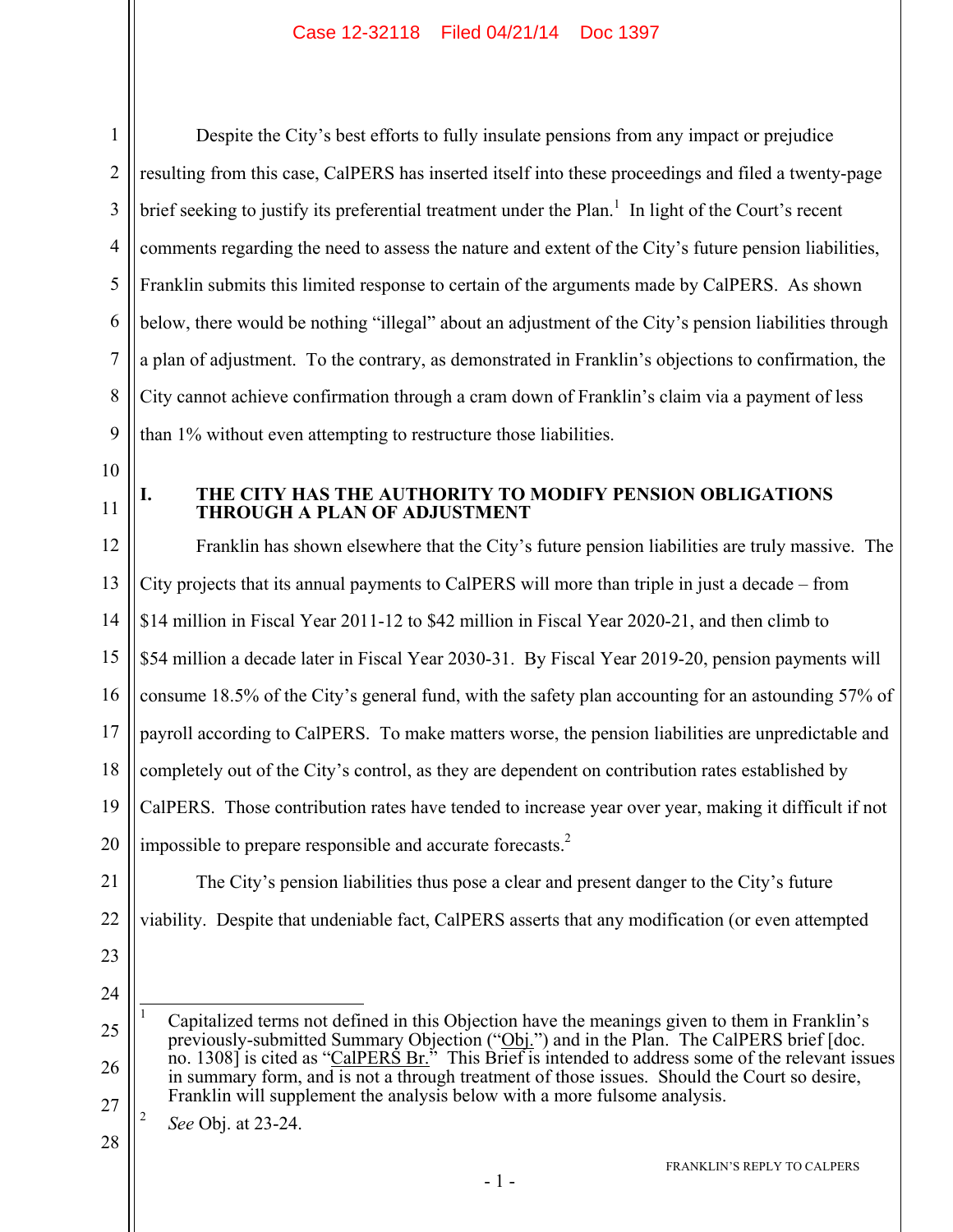modification) of the City's pension obligations in this case would be "illegal."<sup>3</sup> As shown below, CalPERS is incorrect.

4 5 6 7 8 9 10 **A. The Tenth Amendment Does Not Prohibit Impairment Of Pension Liabilities.**  CalPERS seeks refuge in provisions of California state law that, it asserts, make it "an arm of the State of California" and allegedly protect it against impairment in a chapter 9 case as a result of the protections of the Tenth Amendment.<sup>4</sup> CalPERS, however, ignores the fact that, by operation of the Supremacy Clause, state laws purporting to benefit state creditors (including the state itself) in a municipal bankruptcy case are preempted and superseded by the Bankruptcy Code. U.S. CONST. art. VI, § 2 ("This Constitution, and the Laws of the United States . . . shall be the supreme Law of the Land").

11 12 13 14 15 16 17 The Supreme Court has made clear that "[t]he Federal government possesses supreme power in respect of bankruptcies." *New York v. Irving Trust Co.*, 288 U.S. 329, 333 (1933) (citation omitted). As a result, when in conflict, federal bankruptcy law preempts contrary state law, rendering the state law inapplicable. *See In re City of Vallejo*, 403 B.R. 72 (Bankr. E.D. Cal. 2009) [*Vallejo I*] (a chapter 9 debtor may reject collective bargaining agreements under section 365 of the Bankruptcy Code notwithstanding conflicting state labor law), *aff'd*, 432 B.R. 262 (E.D. Cal. 2010) [*Vallejo II*].

18 19 20 21 22 23 This Court already has examined the interplay between state and federal law and concluded that state laws like the ones on which CalPERS now relies are ineffective in a chapter 9 case. Specifically, confronting the argument by the association of retired City employees that state law prohibited the City from reducing retiree health benefits, the Court held that retiree benefits could be impaired in chapter 9 and that the allegedly contrary state law was preempted. *In re City of Stockton*, 478 B.R. 8, 14-16 (Bankr. E.D. Cal. 2012).

24

1

2

3

McManus held that California law did not impede or in any way modify the City of Vallejo's ability

This was not a groundbreaking or novel conclusion. In *Vallejo*, for example, Judge

26

25

 $\frac{1}{3}$  CalPERS Br. at 14. Having boldly made that proclamation, however, CalPERS then asserts that "[i]t would be improper for this Court to opine" on the issue. *Id.* at 15. 4

CalPERS Br. at 1-2, 5.

28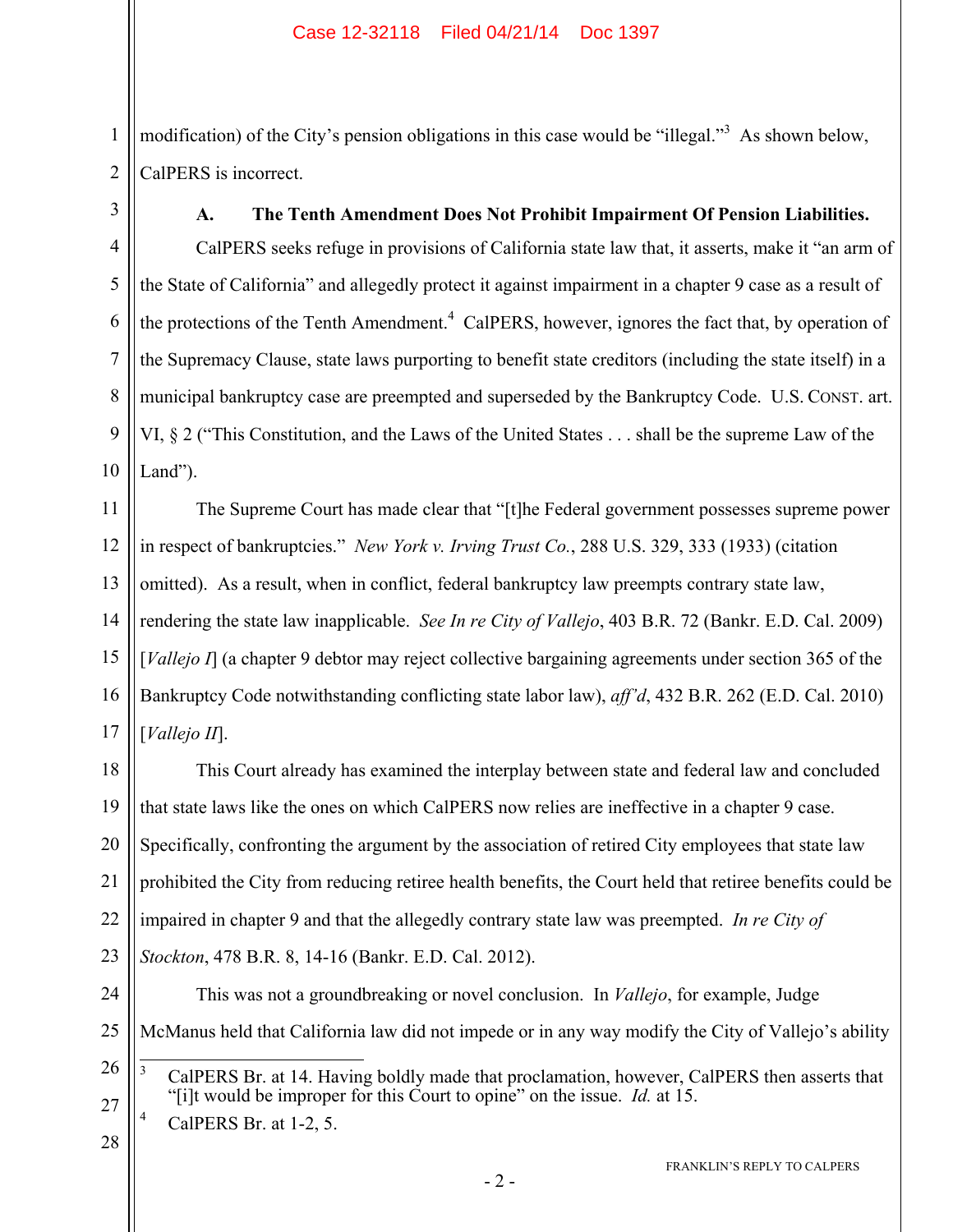to reject labor contracts in its chapter 9 case because contrary state law was preempted. *Vallejo I,*  403 B.R. at 75. Similarly, Judge Rhodes recently quoted at length and followed this Court's retiree decision in concluding that the City of Detroit's pension obligations could be impaired in a chapter 9 case notwithstanding allegedly contrary state law. *In re City of Detroit*, 504 B.R. 97, 150 (Bankr. E.D. Mich. 2013).

6 7 8 9 10 11 12 13 14 15 16 17 Contrary to the assertions of CalPERS, neither the Tenth Amendment nor section 903 of the Bankruptcy Code prohibit the City from altering or impairing its pension obligations. The Tenth Amendment provides that "[t]he powers not delegated to the United States by the Constitution, nor prohibited by it to the States, are reserved to the States respectively, or to the people." U.S. CONST. amend. X. There is no question that, absent state consent, the Tenth Amendment prohibits a municipality from seeking bankruptcy protection or otherwise impairing or discharging its obligations in violation of applicable state law. That is the fundamental holding of *Ashton v. Cameron County Water Improvement District*, 298 U.S. 513 (1936), in which the Supreme Court held unconstitutional the first municipal bankruptcy law because it enabled cities to seek bankruptcy protection even over the objection of the state in which they were located. *Id.* at 531 ("nothing in this tends to support the view that the federal government, acting under the bankruptcy clause, may impose its will and impair state powers – pass laws inconsistent with the idea of sovereignty").

18 19 20 21 22 23 24 25 26 By the same token, there also is no question that, where the state consents, the Tenth Amendment provides no barrier to municipal bankruptcy. That is the fundamental holding of *United States v. Bekins*, 304 U.S. 27 (1938), decided two years after *Ashton*, in which the Supreme Court held chapter 10 of the Bankruptcy Act (the precursor to chapter 9 of the Bankruptcy Code) to be constitutional because it was premised on state consent in the form of authorization for municipalities to seek bankruptcy protection. The Supreme Court explained that, with state consent, the municipal bankruptcy law provided a remedy that the states could not provide on their own due to the prohibitions of the Contracts Clause. *Id.* at 53-54 ("The State acts in aid, and not in derogation, of its sovereign powers.").

27

1

2

3

4

5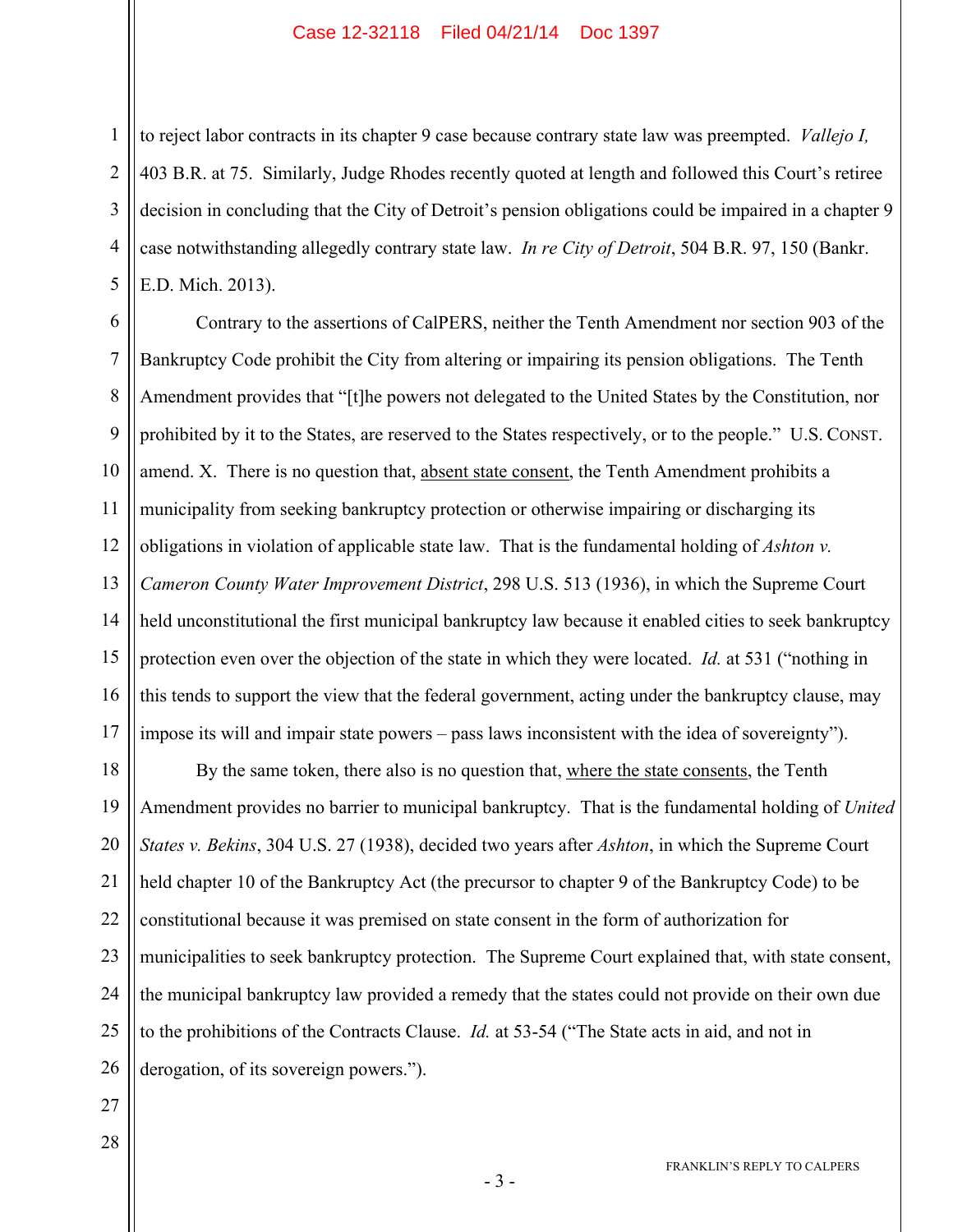| $\mathbf{1}$   | State consent is the key. Once a state has authorized a municipality to seek bankruptcy                                                                                                            |  |
|----------------|----------------------------------------------------------------------------------------------------------------------------------------------------------------------------------------------------|--|
| $\overline{2}$ | protection, the interests of state sovereignty are at an end with respect to fundamental bankruptcy                                                                                                |  |
| 3              | issues regarding the adjustment of debts. Simply put, the authorization provisions "empower states"                                                                                                |  |
| 4              | to act as gate keepers to their municipalities' access to Chapter 9. In turn, a state's authorization that                                                                                         |  |
| 5              | its municipalities may seek Chapter 9 relief is a declaration of state policy that the benefits of                                                                                                 |  |
| 6              | Chapter 9 take precedence over control of its municipalities." <i>Vallejo II</i> , 432 B.R. at 267-68                                                                                              |  |
| 7              | (emphasis added). To hold otherwise would run afoul of the Bankruptcy Clause's provision for                                                                                                       |  |
| 8              | uniform bankruptcy laws:                                                                                                                                                                           |  |
| 9              | If chapter 9 permitted states to define all properties of the debtor in                                                                                                                            |  |
| 10             | bankruptcy regardless of the situation and to rewrite bankruptcy<br>priorities, then chapter 9 would become a balkanized landscape of<br>questionable value. Moreover, chapter 9 would violate the |  |
| 11             | constitutional mandate for <u>uniform</u> bankruptcy laws.                                                                                                                                         |  |
| 12             | In re County of Orange, 191 B.R. 1005, 1020 (Bankr. C.D. Cal. 1996) (emphasis in original).                                                                                                        |  |
| 13             | This was Judge Rhodes' precise holding in the recent <i>Detroit</i> opinion regarding pensions:                                                                                                    |  |
| 14             | "Because under the Michigan Constitution, pension rights are contractual rights, they are subject to                                                                                               |  |
| 15             | impairment in a federal bankruptcy proceeding. Moreover, when, as here, the state consents, that                                                                                                   |  |
| 16             | impairment does not violate the Tenth Amendment." Detroit, 504 B.R. at 154.                                                                                                                        |  |
| 17             | California Cannot Prohibit Impairment Of Pensions In Chapter 9.<br><b>B.</b>                                                                                                                       |  |
| 18             | As a consequence, states are not free to pick and choose among the provisions of the                                                                                                               |  |
| 19             | Bankruptcy Code that they wish to have applied in any particular municipal bankruptcy case to                                                                                                      |  |
| 20             | which they have consented. The case law on this point is clear and unequivocal. As the Court has                                                                                                   |  |
| 21             | noted, "[a] state cannot condition or [] qualify, <i>i.e.</i> to 'cherry pick,' the application of the                                                                                             |  |
| 22             | Bankruptcy Code provisions that apply in chapter 9 cases after such a case has been filed."                                                                                                        |  |
| 23             | Stockton, 478 B.R. at 16 (citations omitted). At least two other courts in this District, and one in the                                                                                           |  |
| 24             | Central District of California, have reached the exact same conclusion. See Vallejo II, 432 B.R. at                                                                                                |  |
| 25             | 267-68 (same); Vallejo I, 403 B.R. at 76; County of Orange, 191 B.R. at 1021 ("By authorizing the                                                                                                  |  |
| 26             | use of chapter 9 by its municipalities, California must accept chapter 9 in its totality; it cannot cherry                                                                                         |  |
| 27             | pick what it likes while disregarding the rest.").                                                                                                                                                 |  |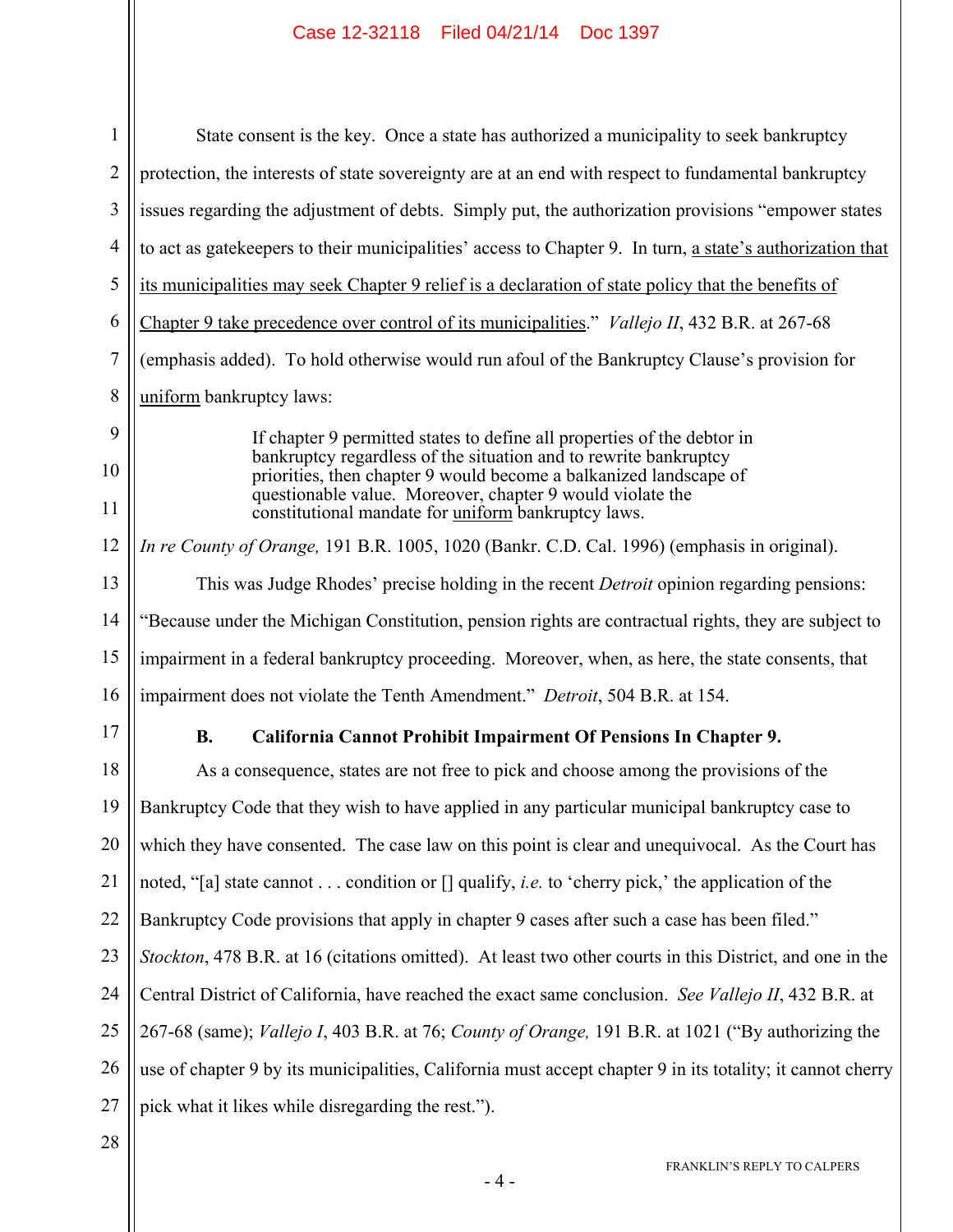| $\mathbf{1}$   | This is fatal to CalPERS' assertion that California law – particularly section 20487 of the                                                           |  |
|----------------|-------------------------------------------------------------------------------------------------------------------------------------------------------|--|
| $\overline{2}$ | California Government Code – prohibits rejection of the City contract with CalPERS (the                                                               |  |
| 3              | "CalPERS Contract") or impairment of pension liabilities. Section 20487 purports to exempt                                                            |  |
| $\overline{4}$ | contracts with CalPERS from the reach of section 365 of the Bankruptcy Code. See Cal. Gov't Code                                                      |  |
| 5              | § 20487 ("Notwithstanding any other provision of law, no contracting agency or public agency that                                                     |  |
| 6              | becomes the subject of a case under the bankruptcy provisions of Chapter 9 shall reject any                                                           |  |
| $\tau$         | contract or agreement between that agency and the board pursuant to [the Bankruptcy Code] or any                                                      |  |
| 8              | similar provision of law $\dots$ "). As such, it is exactly the sort of "cherry picking" law that courts                                              |  |
| 9              | have condemned.                                                                                                                                       |  |
| 10             | In fact, section 20487 is substantively identical to the law found to be preempted in <i>Mission</i>                                                  |  |
| 11             | Independent School District v. Texas, 116 F.2d 175 (5th Cir. 1940), which involved a state law that                                                   |  |
| 12             | attempted to exempt state-owned municipal bonds from discharge in a municipal bankruptcy.                                                             |  |
| 13             | Mission, 116 F.2d at 176. The Fifth Circuit determined that, once the state had authorized its                                                        |  |
| 14             | municipalities to file a bankruptcy case, state law providing for preferential treatment of state-owned                                               |  |
| 15             | debt was invalid:                                                                                                                                     |  |
| 16             | The Bankruptcy Act as a law of Congress made in pursuance of the                                                                                      |  |
| 17             | Constitution of the United States, is part of the supreme law. It makes<br>no provision for separate or preferential treatment of a bondholding       |  |
| 18             | state as a creditor. The State of Texas bought the bonds it holds for the<br>school fund, and paid for them just as others did. It obtained no better |  |
| 19             | right to repayment. The bonds it holds against its own subdivisions as<br>an investment stand just as though they were municipal bonds issued         |  |
| 20             | in another state. The State of Texas is simply a bond creditor as others<br>are.                                                                      |  |
| 21             | <i>Id.</i> at 178. Thus, the Fifth Circuit, more than 70 years ago, rejected the exact argument CalPERS                                               |  |
| 22             | would like to resurrect now.                                                                                                                          |  |
| 23             | In its decision regarding retiree health care claims, the Court cited the <i>Mission</i> case                                                         |  |
| 24             | approvingly for the proposition that a state "cannot immunize [itself] from impairment."                                                              |  |
| 25             | Stockton, 478 B.R. at 17. Similarly, in <i>Vallejo</i> , Judge McManus concluded that California labor law                                            |  |
| 26             | allegedly restricting the debtor's ability to reject or impair obligations arising under collective                                                   |  |
| 27             | bargaining agreements was preempted: "Assuming for sake of argument that California law                                                               |  |
| 28             |                                                                                                                                                       |  |
|                | FRANKLIN'S REPLY TO CALPERS                                                                                                                           |  |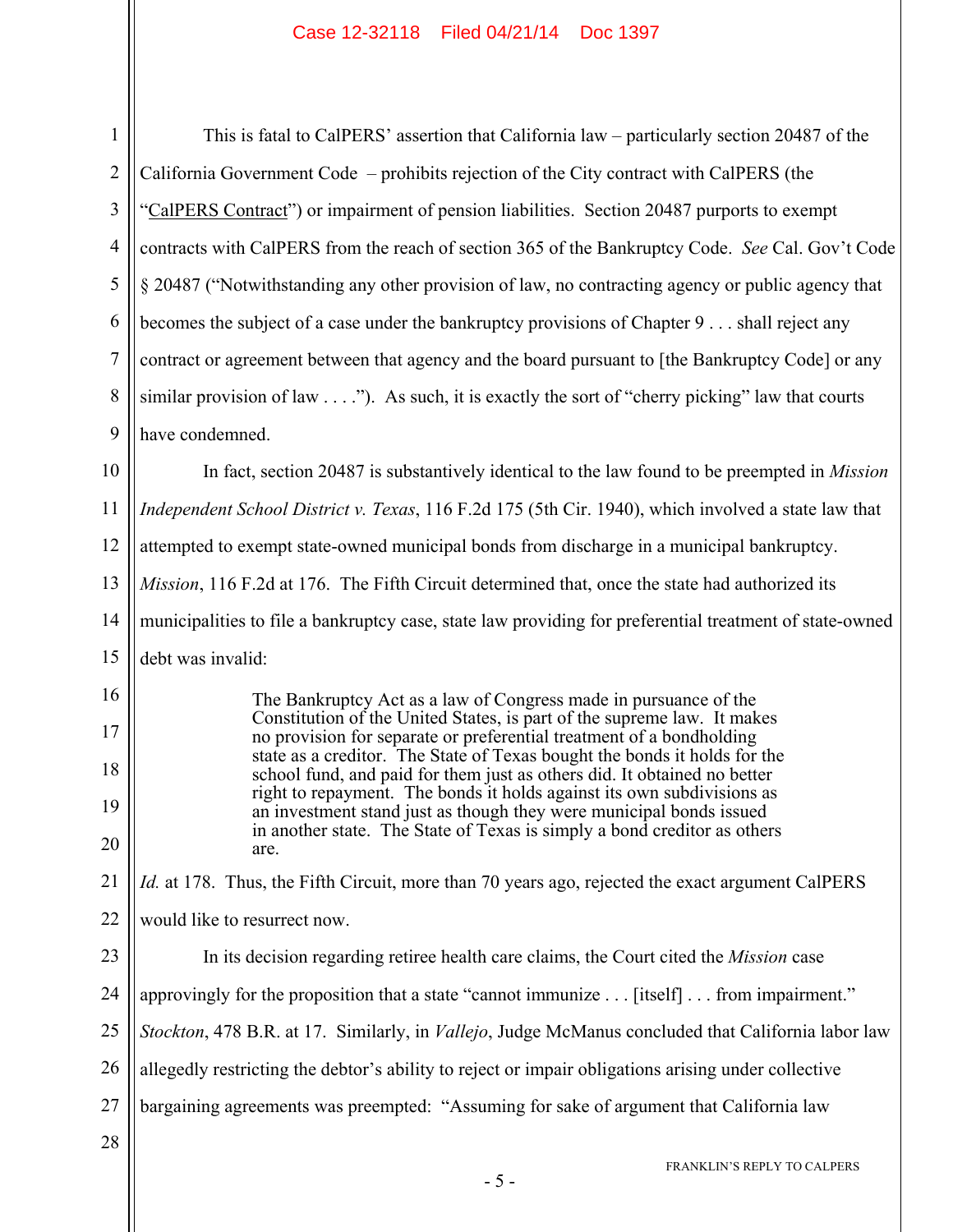1 2 3 4 5 6 superimposes its labor laws onto section 365, such law would be unconstitutional. Incorporating state substantive law into chapter 9 to amend, modify or negate substantive provisions of chapter 9 would violate Congress' ability to enact uniform bankruptcy laws." *Vallejo I*, 403 B.R. at 76-77 (emphasis added) (citations omitted); *accord Vallejo II*, 432 B.R. at 270 ("incorporating state labor law is, as the Bankruptcy Court so found, prohibited by the Supremacy Clause, the Uniformity [Bankruptcy] Clause and the Contracts Clause").

7 8 9 10 11 12 13 Notwithstanding this dispositive authority, CalPERS argues that section 20487 of the Government Code remains enforceable because California somehow "conditioned" its authorization for the City's bankruptcy case on observance of those laws.<sup>5</sup> This is wrong in at least two ways. First, the *Mission* case clearly rejected as unconstitutional any state precondition to filing for municipal bankruptcy that contradicts rights granted by the Bankruptcy Code. *Mission*, 116 F.2d at 178. Even had California attempted to do so, section 20487 would represent an unconstitutional attempt to "cherry pick" favored provisions of the Bankruptcy Code.

14 15 16 17 18 19 20 21 22 23 24 25 Second, California's authorization statute – section 53760 of the Government Code – does not incorporate the state law on which CalPERS relies. To the contrary, the recent amendments to section 53760 creating the pre-bankruptcy "neutral evaluation process" removed any plausible argument (to the extent there ever was one) that California has attempted to condition access to chapter 9 on compliance with section 20487. Specifically, the revised version of section 53760 removed the prior version's introductory phrase "Except as otherwise provided by statute," making clear that section 53760 is the sole source of authorization – and limitations on authorization – for commencement of a chapter 9 case in California. *Compare* Cal. Gov't Code § 53760 (2011) ("Except as otherwise provided by statute, a local public entity in this state may file a petition and exercise powers pursuant to applicable federal bankruptcy law.") (emphasis added) *with* Cal. Gov't Code § 53760 (2012) (removing "except as otherwise provided by statute," and replacing it with alternative preconditions for filing: (1) that the municipality "participate[] in a neutral evaluation

- 26
- 27 28

 $\frac{1}{5}$ 

CalPERS Br. at 5 n.7.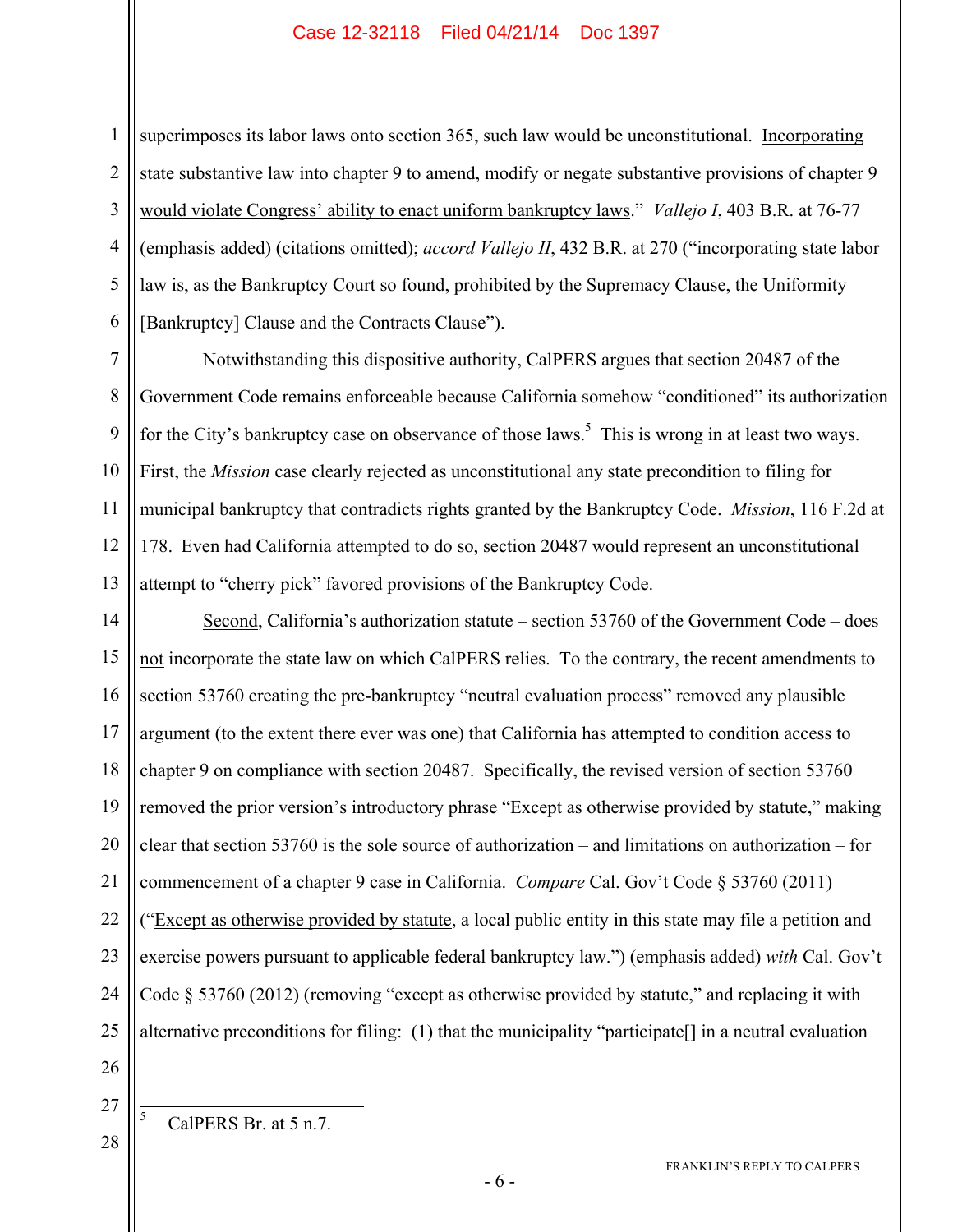process pursuant to Section 53760.3" or (2) that it "declare[] a fiscal emergency and adopt[] a resolution by a majority vote of the governing board pursuant to Section 53760.5").<sup>6</sup>

1

2

3

4

### **C. Section 903 Of The Bankruptcy Code Does Not Prohibit Impairment Of Pension Obligations.**

5 6 7 8 9 10 11 12 13 14 15 16 17 18 19 20 21 22 Section 903 of the Bankruptcy Code also does not provide any substantive limit on the application of the Bankruptcy Code sections incorporated into chapter 9, including provisions authorizing rejection of contracts and discharge of debt. Rather, section 903 merely affirms that chapter 9, by its terms and operation, appropriately reserves the power of the state to control a municipal debtor in the exercise of its political and governmental powers in accordance with the Tenth Amendment. *See County of Orange*, 191 B.R. at 1017, 1021. Section 903 thus offers no solace to a state (or here CalPERS) in its capacity as a creditor. 6 COLLIER ON BANKRUPTCY ¶ 922.02[4] (16th ed. 2013) ("Section 903 is directed toward the relationship of sovereignty between the state and its municipality and should not be construed to extend to any debtor-creditor relationship between them, thereby enabling the state to obtain preference over all other creditors in the conduct of a municipal bankruptcy case."). Moreover, even if section 903 required deference to state law in respect of obligations to public pension systems (which it does not), CalPERS could not prevent rejection and impairment of its contract and claim because the services of CalPERS as an administrator to the City's pension plans do not reflect "power of a State to control . . . a municipality . . . in the exercise of [its] political or governmental powers." 11 U.S.C. § 903. Although CalPERS argues that the CalPERS Contract is "not of the same character as a commercial contract," $\frac{1}{1}$  it is clear that the obligations of CalPERS under the contract have nothing to do with the State of California's "control" over its

23 municipalities.

- 7 CalPERS Br. at 5.
- 28

<sup>24</sup> 25 26 27 6 Moreover, *Vallejo* correctly held that the now-excised phrase "except as otherwise provided by statute" did not incorporate other substantive California law in any event, but merely referred to individual limitations on the bankruptcy of specific types of municipalities: "With respect to the prefatory phrase, 'Except as otherwise provided by statute,' in section 53760, neither it nor any other California law imposes pre-filing limitations or post-filing restrictions requiring compliance with, or making applicable, public sector labor laws." *Vallejo I*, 403 B.R. at 76.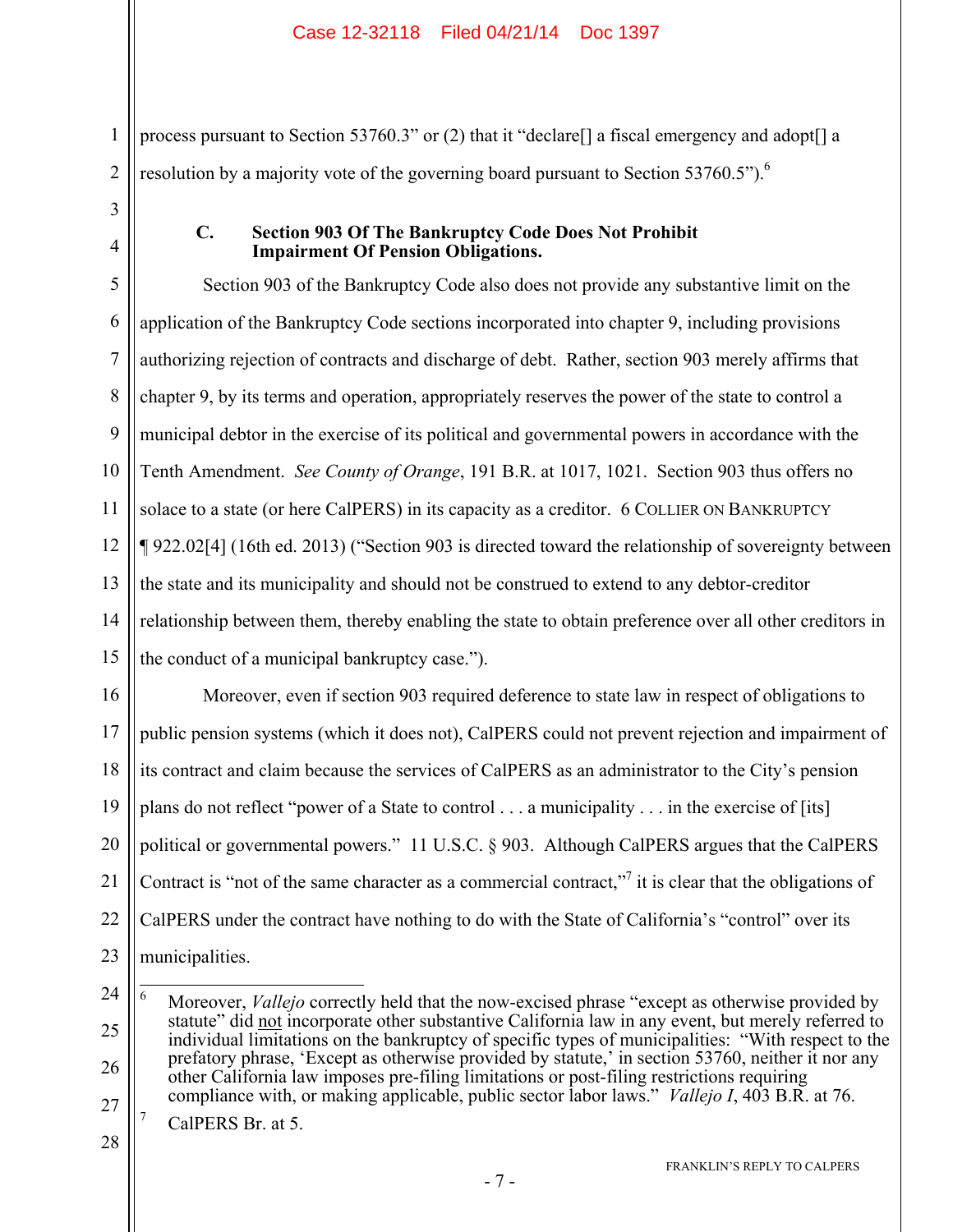1

2

3

5

6

7

Rather, by the CalPERS Contract, CalPERS merely administers pension plans covering City employees and retirees, as provided in the City's collective bargaining agreements. As demonstrated by several California cities' use of private entities as their pension administrators (*e.g.*, Fresno, Los Angeles, San Diego, and San Jose), pension administration is not a sovereign activity of the State of California, and CalPERS' activities as a pension administrator do not implicate state sovereignty. Rather, the CalPERS Contract is a commercial contract just like contracts between a city and a private pension administrator.

8 9 10 11 12 13 14 Indeed, California law does not establish CalPERS as one statewide retirement system protecting all public employees. Rather, state law authorizes a variety of retirement system options for employees of local jurisdictions. For example, counties can establish their own retirement system. *See* Cal. Gov't Code § 31500. Similarly teachers are members of a separate state retirement system, CalSTRS, that has nothing to do with CalPERS. *See* Cal. Educ. Code § 22501. The attempt to characterize the CalPERS Contract as anything other than a standard, commercial contract because CalPERS is an agency, or "arm," of the State therefore must fail.

15 16 17 18 19 20 21 22 23 Moreover, even if the CalPERS Contract enjoyed special "sovereign" status, CalPERS would not be immune from impairment in bankruptcy. To the contrary, the Supreme Court has reiterated that states acting as creditors are subject to federal bankruptcy laws. *See, e.g.*, *Van Huffel v. Harkelrode*, 284 U.S. 225 (1931) (debtor may sell property free and clear of a state tax lien); *Irving Trust,* 288 U.S. 329 (late-filed state tax claim barred); *Tennessee Student Assistance Corp. v. Hood*, 541 U.S. 440 (2004) (state bound by bankruptcy court's discharge order notwithstanding alleged sovereign immunity).Further, California has waived whatever sovereignty protections CalPERS otherwise might possess by authorizing its municipalities to file for bankruptcy. *Stockton*, 478 B.R. at 22 ("[S]overeign immunity is voluntarily abrogated to the extent provided in § 106.").

24 25 26 27 Simply put, the unique provisions of chapter 9 are designed to protect sovereign debtors, not sovereign creditors. It is axiomatic that, subject to limited exceptions specified in chapters 3 and 5 of the Bankruptcy Code, the states sit on equal footing with all other creditors in a debtor's bankruptcy case, whether it be a case commenced under chapter 7, 9, 11, 13 or 15.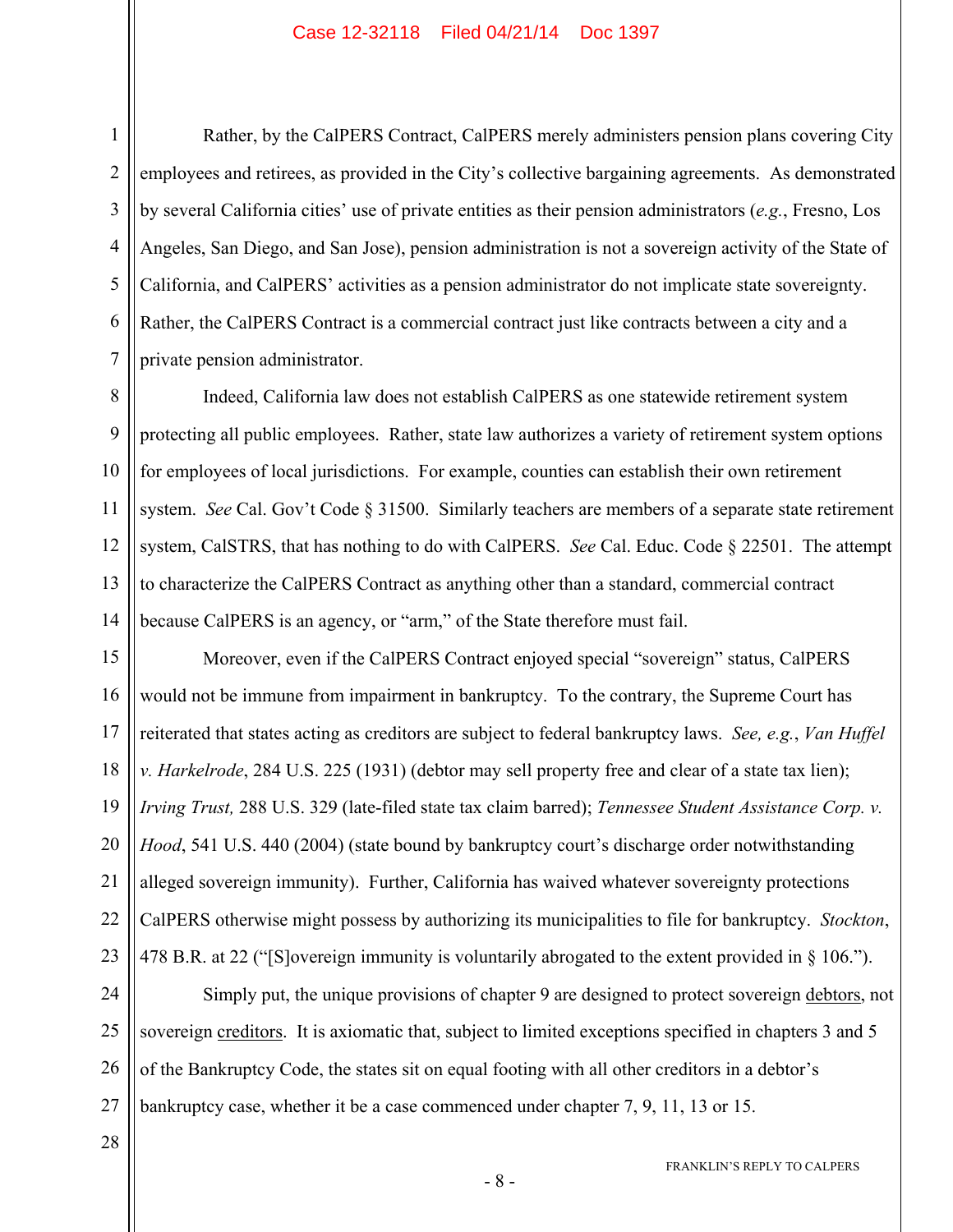## **II. CALPERS' THREATENED PENALTY CLAIM IS NEITHER ALLOWABLE NOR SECURED**

CalPERS also threatens the specter of a massive "termination" claim and statutory lien in the event of impairment in the bankruptcy case.<sup>8</sup> CalPERS, however, effectively concedes that a large portion of that claim would not be an allowed claim because it would exceed the City's actual pension liability.<sup>9</sup>

6 7 8 9 10 11 12 13 14 15 16 Moreover, whatever the allowed amount, the termination claim would not be secured by the alleged statutory lien arising under section 20574 of the Government Code, which provides for "a lien on the assets of a terminated contracting agency, subject only to a prior lien for wages, in an amount equal to the actuarially determined deficit in funding for earned benefits of the employee members of the agency, interest, and collection costs." Cal. Gov't Code § 20574. In particular, the automatic stay precludes both termination of the CalPERS Contract and the attachment of any lien during this case. *See, e.g.*, 11 U.S.C. §§ 362(a)(4), 362(a)(5) (prohibiting "any act to create, perfect, or enforce any lien against property of the estate" and "any act to create, perfect, or enforce against property of the debtor any lien to the extent that such lien secures a claim that arose before the commencement of the case under this title"); *In re CSC Indus., Inc.*, 232 F.3d 505, 510 (6th Cir. 2000) (section 362(a)(4) prevented an ERISA lien from arising after the petition date).

17 18 19 20 21 22 23 24 Moreover, even if CalPERS otherwise had a valid statutory lien, the lien would be avoidable under section 545 of the Bankruptcy Code, which provides for avoidance of a lien on property of the debtor if the lien "is not perfected or enforceable at the time of the commencement of the case against a bona fide purchaser that purchases such property at the time of the commencement of the case, whether or not such a purchaser exists." 11 U.S.C. § 545(2). Here, the lien under section 20574 would arise only if and when the City rejects the CalPERS Contract and thereby becomes a "terminated agency." Thus, if the City were to terminate the CalPERS Contract during the bankruptcy case, the City could avoid any purported lien. Then, after confirmation of a plan

25

1

2

3

4

5

<sup>26</sup> 8 CalPERS Br. at 9-11.

<sup>27</sup> 9 CalPERS Br. at 10 ("a terminated agency's actuarial liability upon termination is larger than the actuarial liability on an ongoing basis").